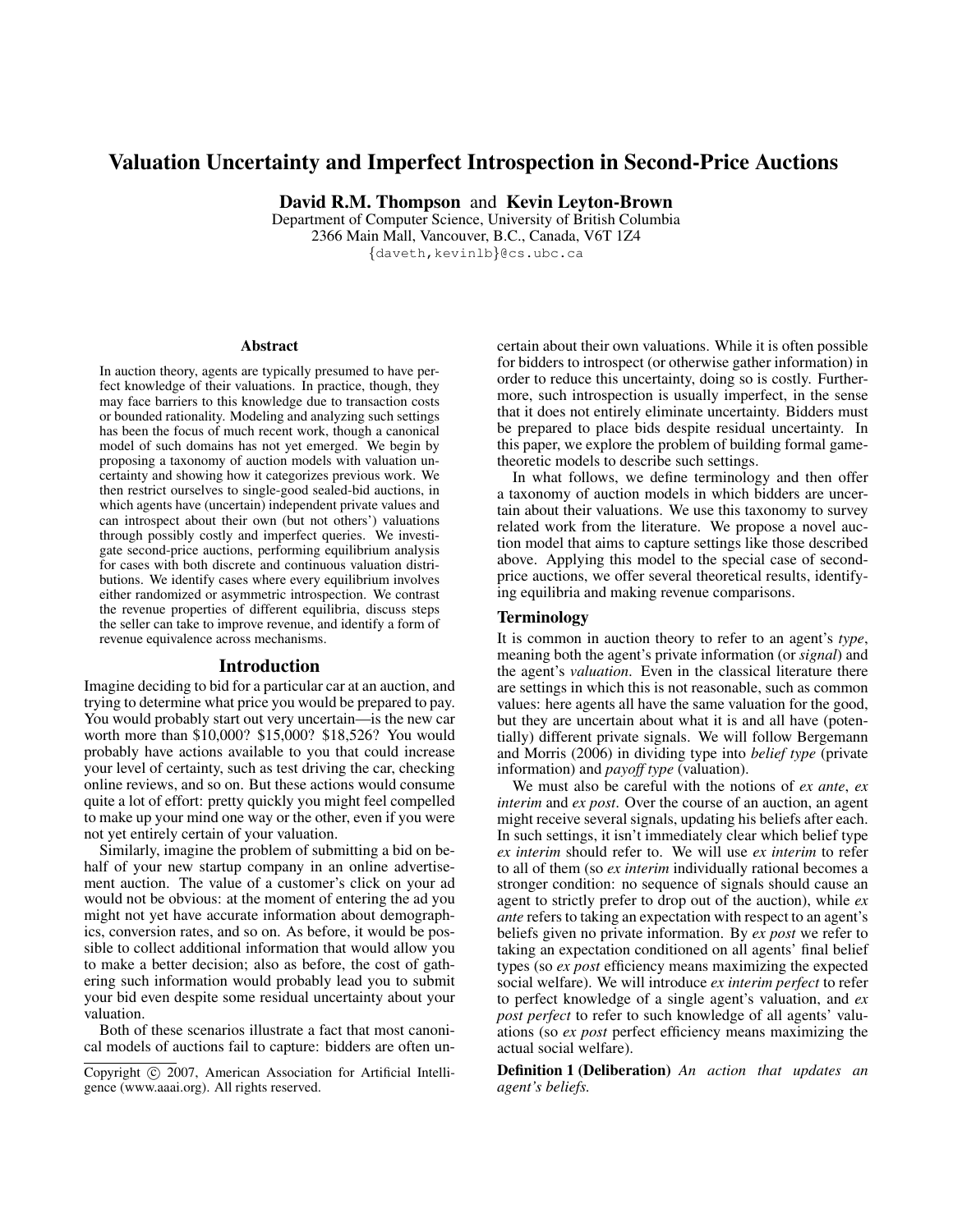| Parameter               | Possible values                         |
|-------------------------|-----------------------------------------|
| Valuation distribution: | Independent, common, interdependent     |
| Secrecy:                | Secret, non-secret                      |
| Perfection:             | Perfect certainty, residual uncertainty |
| Volatility:             | Volatile, non-volatile                  |
| Costliness:             | Costly, free                            |
| Limitations:            | Limited, unlimited                      |
| Separability:           | Separable, inseparable                  |

Table 1: The features of our taxonomy

Because so-called "deliberative agents" must make decisions about how to deliberate and how to bid conditioned on the results of that deliberation, the underlying game is extensive-form. We distinguish two types of deliberation.

Definition 2 (Introspection) *A deliberation where the signal provides information about the deliberator's valuation.*

Definition 3 (Strategic deliberation; Larson and Sandholm (2001b)) *A deliberation where the signal depends on another agent's valuation.*

#### Taxonomy

Deliberating agents have been studied under a variety of assumptions, models and names. In order to survey the literature, we first introduce a unifying taxonomy with a number of free parameters (see Table 1).

Definition 4 (Valuation distribution) *If all agents' valuations are independent, we call the setting* independent value*. If every agent has the same valuation, we call the setting* common value*. We call all other cases* interdependent value*.*

Definition 5 (Secret) *In* secret *settings, the only deliberations agents can perform are introspections.*

Notably, researchers have studied independent non-secret values (for example, Larson (2006)).

Definition 6 (Perfection) *A setting with* perfect certainty *requires agents to discover their exact valuation. Otherwise, the setting allows* residual uncertainty*.*

One example of a perfect setting is when agents must solve a constrained optimization problem (e.g., vehicle scheduling and routing), to discover how to use the good and thus its value. Without a feasible solution, the agent can't consume the good. The seller can also impose perfection by requiring bidders to commit to such a solution while bidding.

Definition 7 (Volatile) *In* volatile *settings, deliberation can change an agent's underlying valuation.*

Like perfection, this can be motivated by the example of agents solving a constrained optimization problem. Feasible solutions tell the agent how to use the good and thus its value. By finding another solution, the agent might be able to update this value. Perfection is a special case of volatility where agents' valuations are 0 until they perform a perfect introspection.

Definition 8 (Costly) *Performing* costly deliberations *costs an agent some utility.* Costly settings *involve costly deliberations.*

Definition 9 (Limited) Limited *settings have hard constraints about when any particular deliberation is possible.*

For example, agents might be limited as to how many deliberations are possible during a particular stage.

Definition 10 (Separability) *Where no deliberations are possible once the mechanism begins. (This is a special case of limited settings.)*

All sealed-bid mechanisms are trivially separable. Some staged auctions are also separable. (For example, in some auctions for antiques, bidders are only free to examine the goods until the English auction begins.)

Because the problem of deliberation is equivalent whether the source of the information is internal or external, there is an equivalence between costly deliberation (with secrecy and non-volatility) and costly communication to a proxy.

### Previous work

The earliest work on modeling agents with valuation uncertainty is probably Wilson's (1967) work on common values. This problem has been extensively studied since then, but primarily in settings in which agents are not deliberative. Another related literature considers tractably expressing bidder preferences in multi-good auctions (Ausubel & Milgrom, 2002; Blumrosen & Nisan, 2005; Nisan & Segal, 2005; Sandholm & Boutilier, 2006).

We are specifically interested in deliberative agents. We will classify the existing work on this topic according to our taxonomy, though the classification isn't always precise: some of the existing work spans and contrasts classes, and some results are more general than their authors state.

A number of researchers have considered the problem of deliberative agents in settings requiring perfect certainty. Parkes (2005) stated that handling residual uncertainty "appears beyond the scope of current methods (either analytic or computational), even for simple auctions such as an ascending-price auction for a single item." His paper focused on the dual problem to our own: auction and proxy design with costly communication. Parkes demonstrated that incremental revelation mechanisms can achieve the same allocations as direct mechanisms with lower communication costs. Cremer *et al.* (2003) described how to extract full surplus from agents who commit to participating in the auction prior to deliberating, using a sequential auction based on optimal search. Larson and Sandholm (2005) proved that no (interesting) mechanism exists in which agents have no incentive to strategically deliberate or to mislead the seller and the mechanism does not depend on knowledge of agents' deliberation costs and limits. The proof assumes costly deliberations, volatility (or non-volatile, perfect certainty), and non-secrecy. Larson (2006) described an optimal search auction in which agents never strategically deliberate or mislead the seller. Larson and Sandholm (2001a; 2001b) provided a very general model for costly and/or limited deliberations in auctions and showed that under costly deliberation models and in a number of common auction types (Vickrey, English, Dutch, first price and (for multiple goods) VCG) bidders perform strategic deliberation in equilibrium.

There has been a small number of papers analyzing deliberative agents in settings that allow residual uncertainty. (Blumrosen & Nisan, 2002) showed that in auctions with severely limited communication (equivalent to severely limited deliberation), social welfare can be improved by using asymmetric proxies (equivalent to asymmetric deliberation strategies). Bergemann and Valimaki (2002) showed that in independent secret settings, VCG is *ex post* efficient and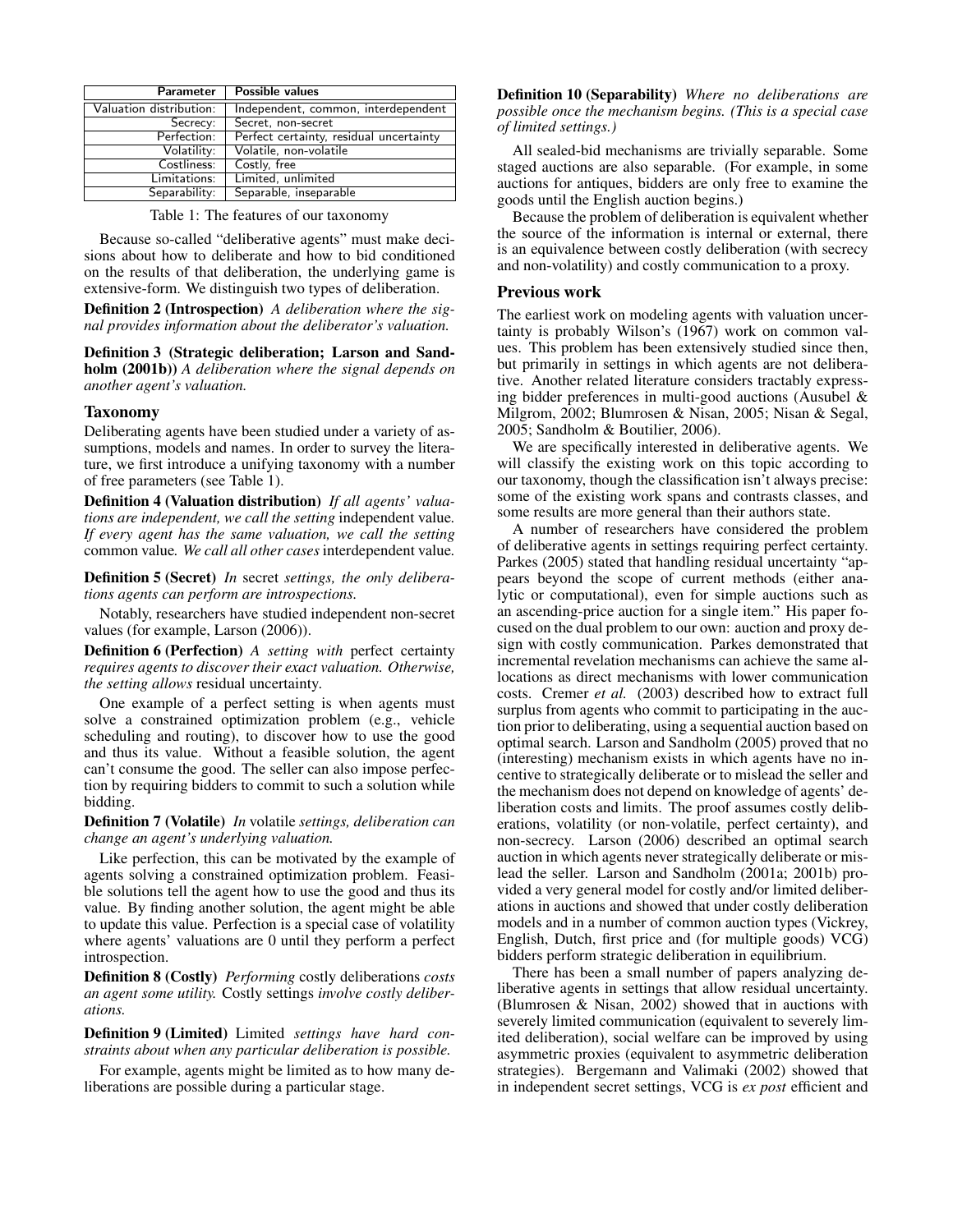| Paper                       | <b>Values</b> | <b>Secret</b> | Perfect | Volatile | Costly | Limits | <b>Separable</b> |
|-----------------------------|---------------|---------------|---------|----------|--------|--------|------------------|
| Cremer et al (2003)         | ind           | yes           | yes     | no       | yes    | no     | no               |
| Parkes (2005)               | all           | yes           | both    | no       | yes    | no     | no               |
| Larson & Sandholm (2005)    | ind           | no            | ves     | yes      | yes    | no     | yes              |
| Larson $(2006)$             | ind           | no            | yes     | no       | yes    | no     | no               |
| Larson & Sandholm (2001a)   | all           | no            | no      | yes      | no     | yes    | both             |
| Larson & Sandholm (2001b)   | all           | no            | no      | yes      | yes    | no     | both             |
| Blumrosen & Nisan (2002)    | ind           | yes           | no      | no       | no     | yes    | yes              |
| Bergemann & Valimaki (2002) | all           | partial       | no      | no       | yes    | no     | both             |
| Persico (2000)              | inter         | partial       | no      | no       | yes    | yes    | yes              |
| Larson & Sandholm (2003)    | all           | no            | no      | yes      | yes    | yes    | yes              |
| Larson & Sandholm (2004)    | ind           | no            | no      | yes      | yes    | yes    | yes              |
| Compte & Jehiel (2001)      | ind           | yes           | no      | no       | yes    | no     | both             |
| Sandholm<br>(2000)          | ind           | yes           | no      | no       | yes    | no     | yes              |
| Rasmusen (2006)             | ind           | yes           | no      | no       | yes    | yes    | no               |
| Our Paper                   | ind           | yes           | no      | no       | yes    | ves    | yes              |

Table 2: Classification of previous work on deliberative agents according to our taxonomy

provides *ex ante* incentives to deliberate. For common value settings, they showed that no mechanism can achieve both properties. Larson and Sandholm (2003) demonstrated that in Vickrey auctions the ratio of computing costs between the social optimum and the worst case Nash equilibrium is unbounded, but that this can be improved by mechanism design. Larson and Sandholm (2004) described an experimental evaluation of deliberations on Vickrey auctions in non-secret settings. In simulation, no strategic deliberations occurred when agents had symmetric cost functions. Compte and Jehiel (2001) showed that sellers can get more revenue from Japanese-like ascending auctions than from second price auctions. Sandholm (2000) demonstrated that in second price auctions, bidding one's true expected valuation is a dominant strategy for risk neutral bidders but not for risk averse ones. He also demonstrated that second price auctions do not always have dominant deliberation strategies when deliberation is costly. Rasmusen (2006) presented residual uncertainty as a motivation for sniping on eBay auctions: buyers don't have time to deliberate in the last seconds of an auction, but don't deliberate earlier because of the cost. Persico (2000) demonstrated that, when valuations are correlated (i.e. secrecy isn't absolute), the value of information is greater in first price auctions than in second price auctions, because bidding strategies are conditioned on beliefs about opponents' valuations.

#### Model

In our work we make the strong assumption of separability. Existing work shows that staged auctions are better than sealed bid for maximizing revenue and minimizing deliberation costs (Compte & Jehiel, 2001; Parkes, 2005; Bergemann & Valimaki, 2002). However, separability can arise when deliberations are too time consuming to occur between bidding rounds: e.g., the deliberation might involve analysis of a broadcast spectrum market or drilling control wells in an offshore oil patch. Furthermore, many other real-world auctions are inherently separable (e.g., sealed-bid). We make a number of less unusual assumptions: independence, secrecy, symmetry and non-volatility.

Our setting is a six-tuple:  $(N, f, Q, A, p, c)$ . N is a set of agents, each of whom has a valuation  $v_i$  drawn from distribution f, which has support on the interval  $[v, \bar{v}]$ . Q is the set of possible introspections, from which each agent  $i$ chooses one,  $q_i \in Q$ ; A is the set of possible signals the agent can receive, according to conditional probability dis-

tribution  $p(a_i|q_i, v_i)$ ; and  $c(q_i, a_i)$  is the cost of the signal  $a_i \in A$ . Since agents can choose not to deliberate, we assume the existence of a special deliberation  $q_{\emptyset}$  that costs nothing and is uninformative. No agent (including the seller) knows how any other agent deliberated. This model restricts the model of Larson and Sandholm (2001b) to the case of secrecy, non-volatility and separability. It is without loss of generality with respect to a number of important features.

Proposition 1 *This model is equivalent to one in which separability holds and agents can perform multiple introspections.*

Proof Sketch. An agent has a choice of deliberations given the results of previous introspections, yielding a tree structure (that can include restrictions on what sequences of introspections are possible) with some nodes representing deliberation actions and others random signals from Nature. When the game is separable we can construct new deliberation actions that correspond to deliberation policies in the original game, making multiple introspections unnecessary.

Proposition 2 *This model is equivalent to one in which agents can start off with useful information.*

This can be achieved by adding costless deterministic or stochastic introspections to the tree before any of an agent's action nodes.

Proposition 3 *This model is equivalent to one in which the cost of introspection depends on an agent's true valuation.*

In the latter setting an agent would condition his beliefs on his observations of these costs, which should be part of the signal. Thus, for every distinct signal, there is a known cost.

Proposition 4 *Risk neutral agents with residual uncertainty should always bid as though their expected valuations were their exact known valuations, as long as independence, secrecy and separability hold.*

**Proof.** Having won the good, agent  $i$  would be indifferent between the good and a fixed transfer of  $\mathbb{E}[v_i|a_i]$ , i wins auction. However, when independence and secrecy hold, the event of winning the auction is uninformative about  $v_i$  (because all the seller knows about  $v_i$  was revealed by *i*). Thus the agent can bid as though  $v_i = \mathbb{E}[v_i|a_i]$ , once he decides not to perform any more deliberations. From separability, the agent cannot bid before this point.  $\blacksquare$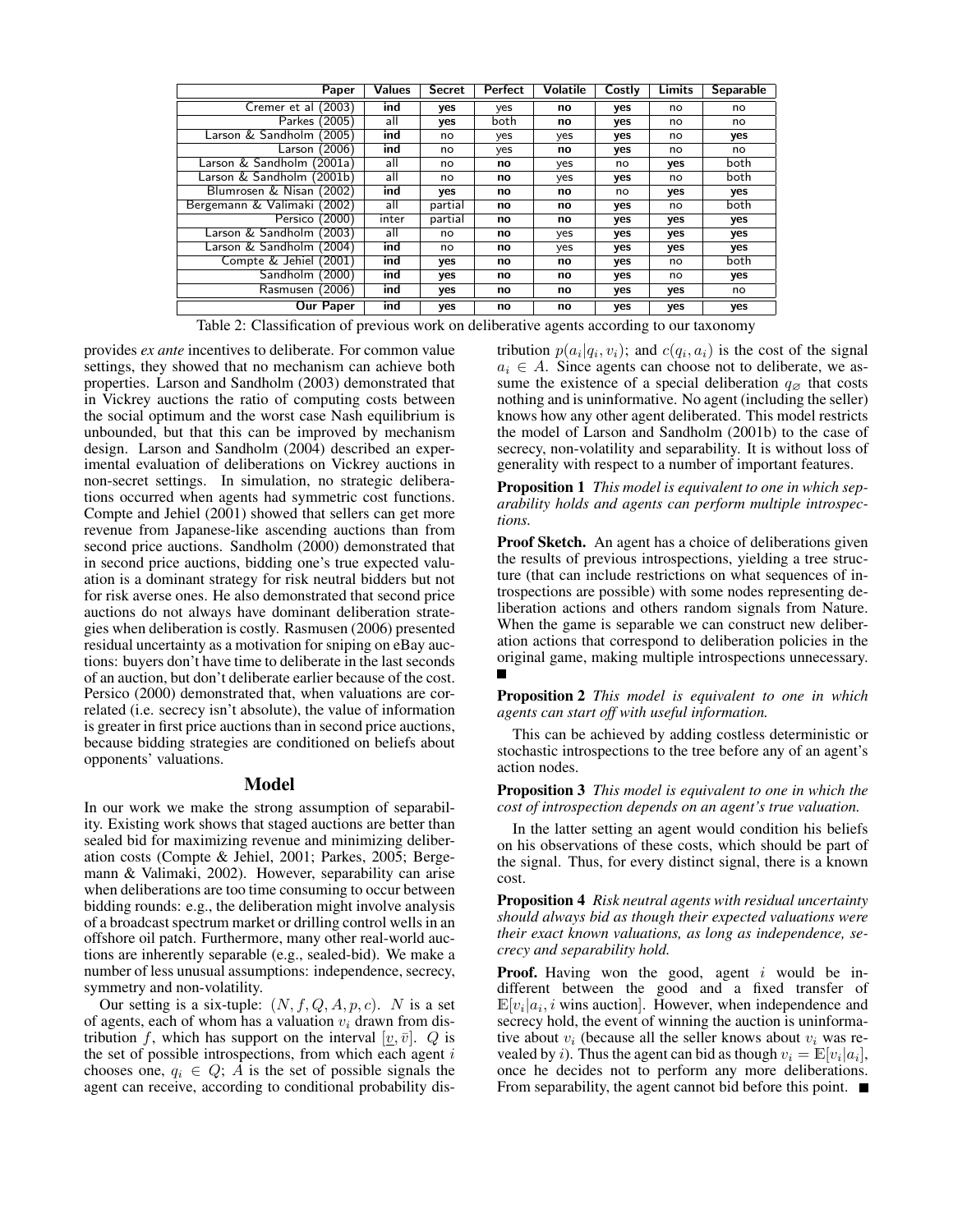

Figure 1: Induced valuation distribution of a deliberation

| $a^*$             | $.25 - c$ , $.25 - c$ , $.25$ | $.25 - c, .25, .25$ |  |  |  |
|-------------------|-------------------------------|---------------------|--|--|--|
| $q_{\varnothing}$ | $.25, .25 - c, .25$           | 0.0.05              |  |  |  |

Figure 2: Induced normal-form game for two bidders in a second-price auction who have valuations of 0 or 1 with equal probability. The third payoff is the seller's revenue.

Because agents facing residual uncertainty bid as though their signals informed them of an exact valuation, we can define an *induced valuation distribution*: the valuation distribution an agent acts as though he had, given his deliberation. The induced valuation distribution  $f_q$  of deliberation  $q$ is defined as

 $f_q(v'_i) = \sum_{a_i \in A} p(a_i|q) \delta(\mathbb{E}[v_i|a_i, q] = v'_i),$ where  $\delta(e)$  is the Kronecker delta:  $\delta(e) = 1$  iff e is true and  $\delta(e) = 0$  otherwise.

## Second price auctions

In this section we find and characterize the equilibria of second price auctions for some simple value distributions and sets of possible introspections. We show cases where there are two qualitatively different classes of equilibria having different revenue and efficiency characteristics. Throughout, we assume (for reasons of simplicity and tractability) that agents are risk neutral and always follow the dominant strategy of bidding their expected valuations truthfully (see Proposition 4). This means that the second price auction is trivially *ex post* efficient (for any set of deliberation strategies), though not necessarily *ex post* perfect efficient.

We begin by the case of two bidders with valuations equally likely to be either 0 or 1. (We will subsequently scale up the number of bidders.) They can chose between a perfect introspection  $q_i = q^*$  having fixed cost c or not introspecting,  $q_i = q_{\emptyset}$ . This yields the induced normal form game given in Figure 2.

We will only consider the non-trivial values of  $0 < c < 0.25$ : in the other cases information is either free or prohibitively expensive. This game has a number of noteworthy features: The value of information for deliberation  $q^*$  depends on the other agent's deliberation action, and equilibrium involves either randomization or asymmetry. These two flavors of equilibria lead to very different revenues. Under the asymmetric pure strategy equilibria, the deliberation cost doesn't affect bidding strategies or revenue. Under a symmetric mixed strategy equilibrium (each bidder introspecting with probability  $p = 1 - 4c$ , the probability of introspection will vary continuously with costs, meaning that revenue will vary with costs as well. Both agents weakly prefer the pure strategy equilibria, which also max-

imize the social welfare, but face a coordination problem to reach them. If they follow symmetric strategies, they will sometimes miscoordinate and so expected social welfare decreases. By providing the agents with a correlated signal to condition their deliberations on, the seller would enable the agents to coordinate (i.e. correlated equilibrium). In this particular case, this would also cause the seller's revenue to decrease, but that is an artifact of having so few bidders.

We can show that these two sets of equilibria also exist for versions of this game involving larger numbers of agents.

Lemma 5 *In every pure strategy equilibrium of this game*  $\textit{exactly}\min(n-1,\lfloor-\log_2(c)\rfloor-1)$  agents introspect while *the other agents bid their (uninformed) expected valuations.*

**Proof Sketch.** Let  $k$  denote the number of agents that introspect. We can write expressions for the expected utility of any agent given  $k$ :

$$
\mathbb{E}[u_i|k, q_i = q_\varnothing] = \begin{cases} (1/2)(1/2)^k & k = n - 1 \\ 0 & o.w. \end{cases}
$$
, and  

$$
\mathbb{E}[u_i|k, q_i = q^*] = \begin{cases} (1/2)^k - c & k = n \\ (1/2)(1/2)^k - c & o.w. \end{cases}
$$
.

A set of equilibria exist with  $k$  agents introspecting iff:

 $\mathbb{E}[u_i|k, q_i = q_{\varnothing}] \ge \mathbb{E}[u_i|k+1, q_i = q^*]$ , and  $\mathbb{E}[u_i|k-1, q_i = q_{\varnothing}] \leq \mathbb{E}[u_i|k, q_i = q^*].$ 

Solving this system of inequalities for k gives that  $\min(n 1, \lfloor -\log_2(c) \rfloor - 1$ ) agents introspect.

Theorem 6 *When introspection is costly, there are symmetric settings where the second price auction has no symmetric pure strategy Nash equilibrium.*

This follows from Lemma 5 since there is no equilibria for  $k = n$  or  $k = 0$ .

Lemma 7 *This game has a symmetric mixed strategy where every agent introspects with probability* p*.*

Proof Sketch. Each agent's expected utility under a symmetric mixed strategy profile where they each introspect with probability  $p$  is

 $\sum_{j=0}^{n-1} B(j; n, p) (p \mathbb{E}[u_i | j+1, q^*] + (1-p) \mathbb{E}[u_i | j, q_{\varnothing}]),$ where  $B(k; n, p)$  is the binomial distribution. Since the game is symmetric, it must have a symmetric Nash equilibrium at some  $p^*$ , which much satisfy

 $\mathbb{E}[u_i|q_i = q^*, p^*] = \mathbb{E}[u_i|q_i = q_{\varnothing}, p^*].$ 

An analytic expression for the equilibrium can be found by solving the system of equations for p given a particular  $n$ .

Theorem 8 *In second price auctions with costly introspection, the pure strategy equilibria can yield different revenue from the symmetric equilibria.*

Proof Sketch. The seller's expected revenue under the pure strategy equilibria is:

$$
\mathbb{E}[\text{revenue}|k] = \begin{cases} 1 - 2^{-k} - k2^{-k} & k = n \\ 1 - 2^{-k} - k2^{-k-1} & k = n - 1 \\ 1 - 2^{-k-1} - k2^{-k-1} & o.w. \end{cases}
$$

Under the symmetric (mixed) strategy equilibrium strategy profile  $p$ , the seller's expected revenue is:

$$
\sum_{j=0}^{n} p^{j} (1-p)^{(n-j)} \binom{n}{j} \mathbb{E}[\text{revenue} | k = j].
$$

Under the equilibria above, these two quantities are not equal.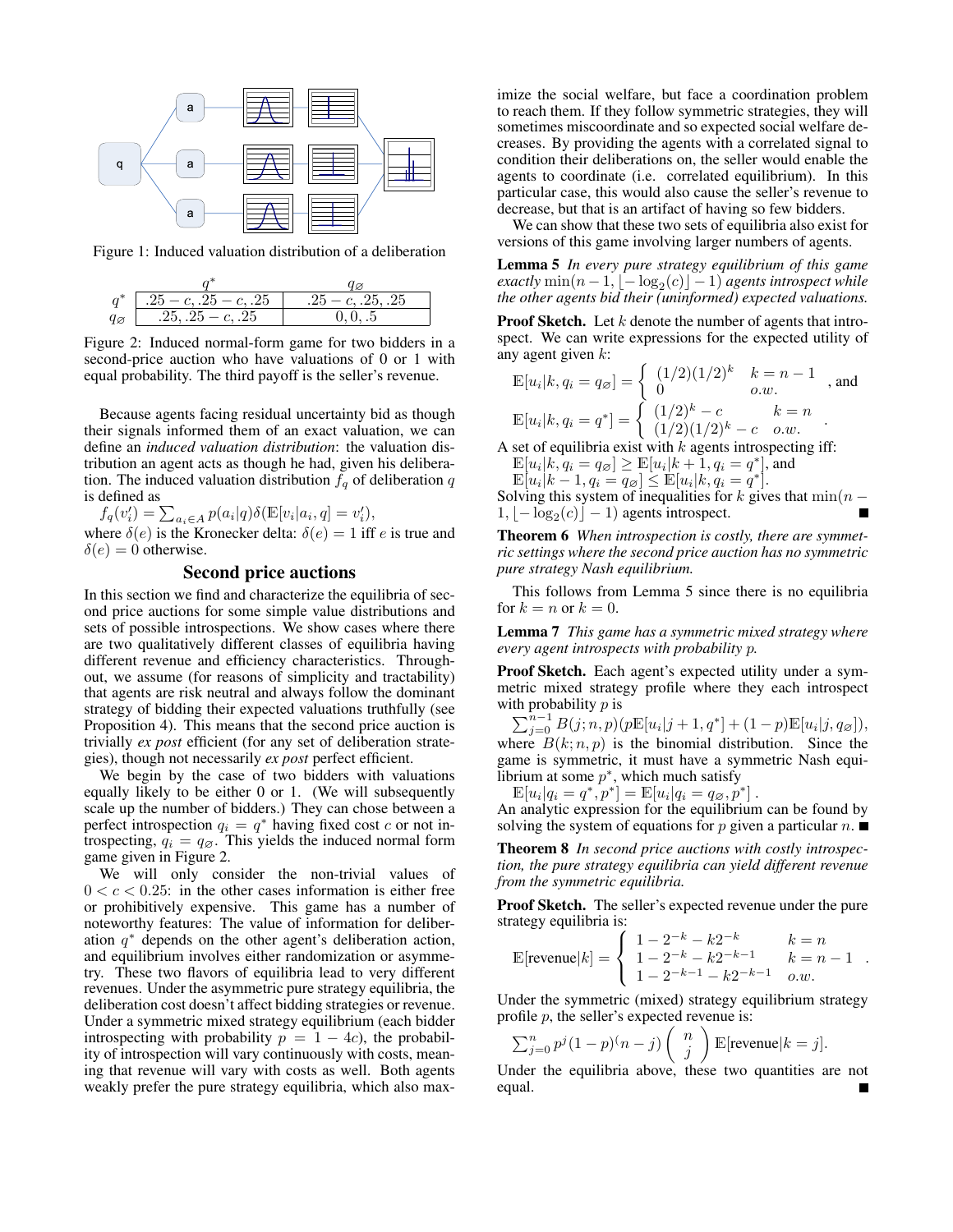

Figure 3: Exact expected revenue under pure (top) and symmetric (bottom) strategies

Figure 4: Exact probability of *ex post* perfect efficiency under pure (top) and symmetric (bottom) strategies

Using these analytic expressions for equilibrium revenue, we can compare the revenue of the different classes of Nash equilibria as  $n$  varies. The qualitative revenue properties of the equilibria are consistent with the intuition from two bidder example (see Figure ). For pure strategy equilibria, all costs have the same revenue for low values of  $n$ . When  $n$ becomes too large, adding more agents will have no effect on the number of agents that introspect, causing the revenue to plateau. Notably, this threshold only increases linearly for exponential decreases in costs, so that this limit applies to relatively small numbers of bidders, even when the cost is orders of magnitude smaller than the agents' valuations. For mixed strategy equilibria, the revenue decreases continuously as costs increase. As in the two-bidder case, symmetric mixed strategy equilibria involve a probability of miscoordinating which increases with the number of agents. As  $n$ gets large the probability of introspection will tend to 0, and the expected revenue will tend to the uninformed expected valuation (though in this case it does so extremely slowly).

Although the second price auction is always *ex post* efficient, the equilibrium reached will affect the probability of *ex post* perfect efficiency (the probability of actually maximizing social welfare). Mixed strategy equilibria tend to have worse probabilities of *ex post* perfect efficiency (see Figure 4) because of the risk of miscoordination.

The analytic expression for the probability of *ex post* perfect efficiency of pure strategy equilibria is

$$
e_p(k,n) = 1 - \left(2^{-k} \sum_{j=1}^{n-k-1} 2^{k-n} \binom{n-k}{j} \frac{j}{n-k}\right).
$$

The analytic expression for the probability of *ex post* perfect efficiency of mixed strategy equilibria is

$$
e_m(p,n) = \sum_{k=0}^n {n \choose k} p^k (1-p)^{n-k} e_p(k,n).
$$

Now we consider a new problem: limited but free deliberations. Let agents have valuations drawn from a uniform distribution on the interval  $[0, 1]$ . Agents can perform one deliberation of the following type: for any value on the interval  $[0, 1]$ , they can discover (by a 1-bit signal) whether their valuation is above or below it. Since the action space of deliberations is continuous (and purely cooperative, though this is a coincidence due to  $n = 2$ ), we graph the (continuous) induced normal form in Figure 5. Again,



Figure 5: Exact tnduced normal form of the two-bidder limited deliberation case. The peaks (pure equilibria) do not fall on the  $q_1 = q_2$  line, so they are not symmetric.

the only pure strategy equilibria— $[q_1 = 1/3, q_2 = 2/3]$  and  $[q_1 = 2/3, q_2 = 1/3]$ —are asymmetric, even though deliberations are no longer costly. This finding mirrors those of Blumrosen and Nisan (2002), that agents benefit from asymmetry when severe limitations apply (though in this case, the asymmetric meaning of the 1-bit signal is chosen by the bidder rather than by the mechanism or proxy). The agents could again randomize across these two equilibria, though again this would cause them to lose expected utility through miscoordination. By ordering the bidders by weakly increasing  $q_i$ , we can write a expression for the expected utility of any number of agents under any pure strategy profile (see Figure 6).

#### Revenue relationships and bounds

This section contains theoretical results: we will show a limited application of revenue equivalence, an upper bound on the revenue of separable auctions with costly deliberation and an impossibility result.

Theorem 9 *In all symmetric, separable IPV settings where for every deliberation* q *the induced valuation distribution*  $f_q$  *is differentiable on the interval*  $[\underline{v}, \bar{v}]$ *, all ex post efficient auctions are revenue equivalent under symmetric equilibria.*

Proof. Any convex combination of the induced valuations will itself be differentiable on the interval  $[v, \bar{v}]$ . If all agents play the same mixed deliberation strategy s, they will all have the same induced valuation distribution,  $f_s$ . Fixing this deliberation strategy profile, the problem of how to bid is strategically equivalent to how to bid in the same auction if agents had perfectly-known valuations drawn from distribution  $f_s$ . Since the problems are equivalent, the equilibria of the bidding subgame will be the same and revenue equivalence will apply to any efficient auction for a fixed  $f_s$ . Since agents get the same expected utility from s regardless of the efficient auction used, the same deliberation strategies will be equilibria for all efficient auctions.

We can also show an extremely general (though loose) revenue bound, which applies to all separable auction settings and all allocation rules.

Theorem 10 *In any ex ante individually-rational, separable auction, the expected revenue is bounded from above by*  $\bar{v}$ − $\sum_i \mathbb{E}[c_i]$  where  $\mathbb{E}[c_i]$  is i's expected cost of deliberation.